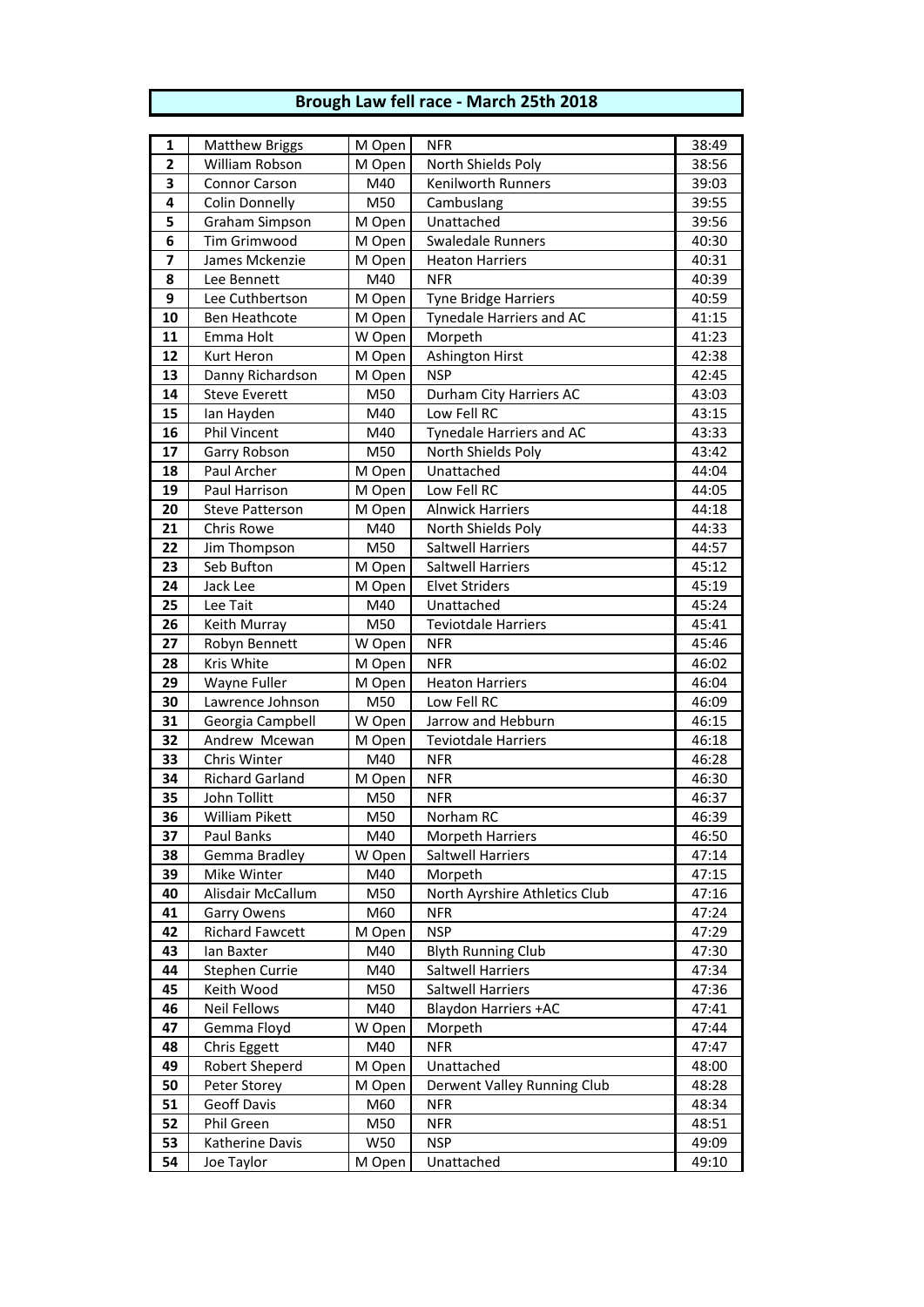| 55       | <b>Martin Frost</b>        | M50              | North Shields Poly                | 49:16          |
|----------|----------------------------|------------------|-----------------------------------|----------------|
| 56       | Kevin Kendall              | M Open           | Saltwell Harriers                 | 49:30          |
| 57       | Richard Kirby              | M40              | <b>NFR</b>                        | 49:59          |
| 58       | <b>Mike Barlow</b>         | M40              | <b>Elvet Striders</b>             | 50:01          |
| 59       | Neil Turnbull              | M40              | Norham RC                         | 50:27          |
| 60       | Gary Mason                 | M40              | <b>NFR</b>                        | 50:30          |
| 61       | Michael Bell               | M50              | <b>NFR</b>                        | 50:45          |
| 62       | <b>Richard Carr</b>        | M Open           | <b>Blaydon Harriers</b>           | 50:47          |
| 63       | Serena Philipson           | W Open           | Unattached                        | 50:48          |
| 64       | Freda Summerfield          | W40              | Gateshead                         | 50:51          |
| 65       | Ellen Roberts              | W Open           | <b>Heaton Harriers</b>            | 51:02          |
| 66       | <b>Chris Metcalf</b>       | M Open           | Unattached                        | 51:08          |
| 67       | Glen McWilliams            | M50              | <b>NFR</b>                        | 51:22          |
| 68       | Paul Richardson            | M40              | <b>Saltwell Harriers</b>          | 51:44          |
| 69       | <b>Steven Stidley</b>      | M40              | <b>Alnwick Harriers</b>           | 51:51          |
| 70       | Laura Taylor               | W Open           | Unattached                        | 51:55          |
| 71       | Harry Ransome              | M50              | <b>NFR</b>                        | 51:56          |
| 72       | Jackie Murdy               | W50              | South Shields Harriers            | 51:57          |
| 73       | Nathan Gibson              | M Open           | Unattached                        | 52:17          |
| 74       | Alan Langford              | M40              | <b>NFR</b>                        | 52:24          |
| 75       | Ivor Potter                | M40              | North Shields Poly                | 52:36          |
| 76       | Stephen Taylor             | M40              | Unattached                        | 52:39          |
| 77       | <b>Helen Heaney</b>        | W40              | North Shields Poly                | 52:46          |
| 78       | Gary Wales                 | M Open           | Unattached                        | 52:57          |
| 79       | Michael Jones              | M50              | Norham RC                         | 53:09          |
| 80       | Cheryl Parkin              | W Open           | Low Fell RC                       | 53:19          |
| 81       | Bernard Kivcehan           | M50              | <b>NFR</b>                        | 53:20          |
| 82       | Jill Bennett               | W40              | <b>NFR</b>                        | 53:22          |
| 83       | Roy Young                  | M Open           | <b>NSP</b>                        | 53:39          |
| 84       | Daniel Armstrong           | M50              | <b>NFR</b>                        | 53:41          |
| 85       | <b>Claire Bagness</b>      | W50              | Wooler RC                         | 53:42          |
| 86<br>87 | <b>Richard Heslop</b>      | M40              | Stocksfield Striders              | 53:52          |
| 88       | Hugh Tyler<br>Emilia Tyler | M Open<br>W Open | Unattached<br>Unattached          | 53:53<br>53:58 |
| 89       | Danny Gilholme             | M40              | <b>Stocksfield Striders</b>       | 54:13          |
| 90       | <b>Willard Wright</b>      | M50              | Newcastle and Tyneside Orienteers | 54:25          |
| 91       | Simon Danson               | M40              | Unattached                        | 54:32          |
| 92       | David Lydall               | M50              | <b>Claremont Road Runners</b>     | 54:39          |
| 93       | Nina Cameron               | W40              | <b>NFR</b>                        | 54:57          |
| 94       | Paul Taylor                | M50              | <b>Saltwell Harriers</b>          | 55:02          |
| 95       | Paul Griffin               | M50              | Stocksfield Striders              | 55:14          |
| 96       | Philip Hindmarsh           | M50              | Stocksfield Striders              | 55:17          |
| 97       | Daniel Knight              | M Open           | Unattached                        | 55:33          |
| 98       | Neal Richardson            | M50              | <b>Tyne Bridge Harriers</b>       | 55:57          |
| 99       | Paul Steven                | M Open           | Unattached                        | 55:58          |
| 100      | Paul Stephenson            | M40              | Derwent Vallrey Running Club      | 55:59          |
| 101      | Lynn Bolden                | W40              | <b>Saltwell Harriers</b>          | 56:04          |
| 102      | Kim Taylor                 | W50              | <b>NFR</b>                        | 56:13          |
| 103      | Annabel Bowsett            | W Open           | Unattached                        | 56:15          |
| 104      | <b>Matthew Diment</b>      | M Open           | <b>Claremont Road Runners</b>     | 56:16          |
| 105      | Colin Best                 | M60              | Otley AC                          | 56:28          |
| 106      | Simon Long                 | M40              | Saltwell Harriers                 | 57:07          |
| 107      | Philip Johnston            | M Open           | Northumberland Fell Runners       | 57:26          |
| 108      | Allom Welsh                | M50              | <b>NFR</b>                        | 57:30          |
| 109      | Caroline Tyler             | W50              | Norham RC                         | 57:39          |
| 110      | David Jardin               | M40              | Unattached                        | 57:47          |
| 111      | Peter Reed                 | M60              | <b>NFR</b>                        | 58:09          |